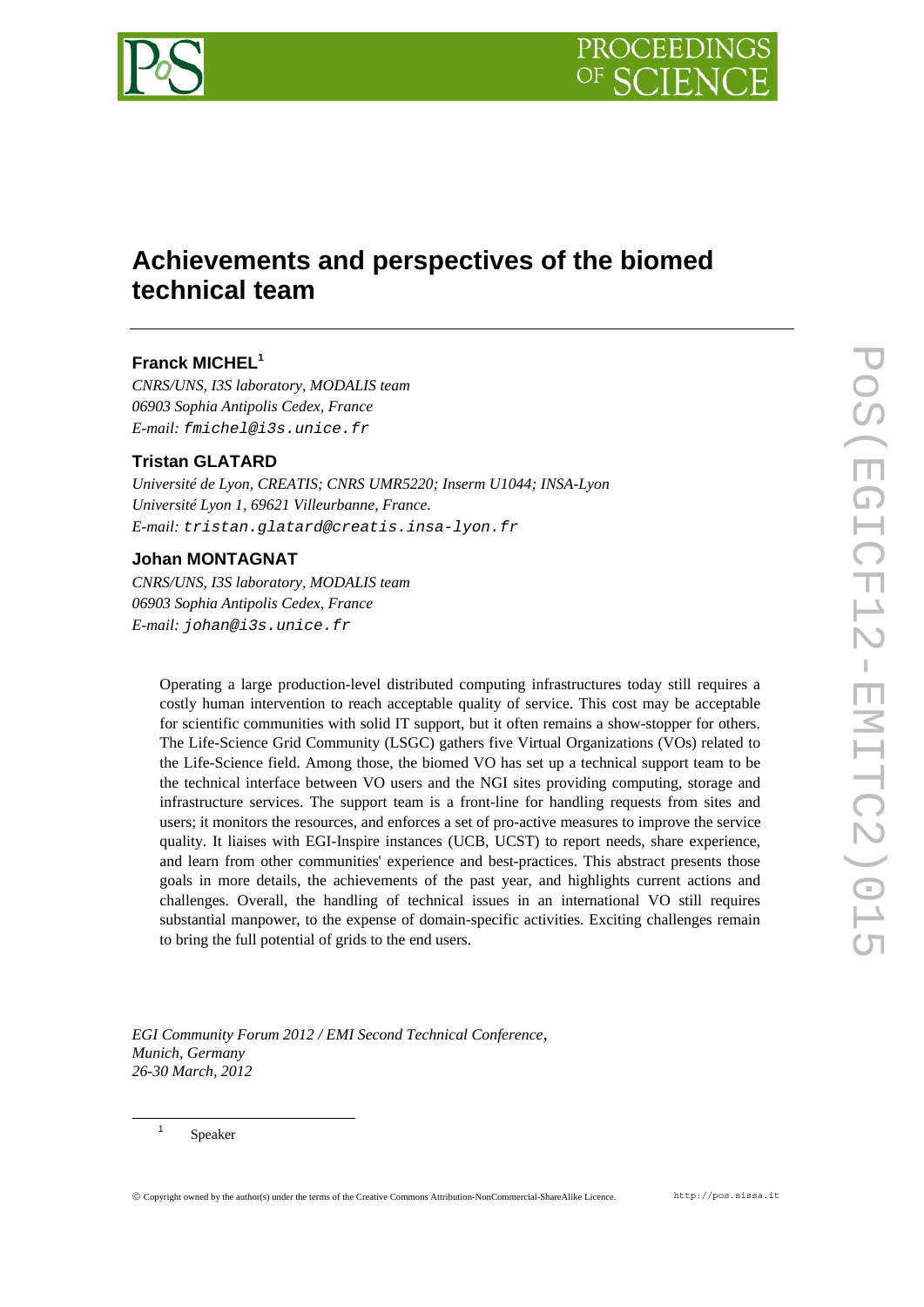#### **1.Introduction**

Scientists organised in Virtual Research Communities (VRCs) and Virtual Organizations (VO) make use of subsets of resources allocated by National Grid Initiatives (NGI) that participate to the European Grid Initiative (EGI). For those communities, operating large subsets of this infrastructure with reasonable quality of service requires substantial efforts to cope with runtime issues such as configuration flaws, hardware failures, load balancing, or storage unavailability. While early grid adopters such as High Energy Physics (HEP) are able to invest the effort needed to operate large subsets of the infrastructure while ensuring quality of service [1], this effort is out of reach for more fragmented communities. Consequently, some of them have set up strategies to operate VOs with a reduced human cost. This paper focuses on the example of the biomed VO initiative to meet those needs.

#### **2. Description of the Work**

The biomed VO uses resources allocated by 150 resource providers from several NGIs. The status of each resource depends on the perspective it is considered, and it frequently happens that although a resource is be considered up and running from an administrator's perspective, it is not be working properly for users of a specific VO. From this observation arises the need for a support team to "take place in the VO user's seat", in order to monitor - on their behalf - the resource availability and quality of service at the grid infrastructure level. The biomed support team has been set up with this purpose, to provide VO-specific but applicationindependent support activity. It currently consists of eight teams of volunteers from the most active user groups in France, Hungary, Spain, Italy and Viet-Nam. The support is organized in duty shifts to provide sustained support with a reasonably limited burden on contributors. A Nagios box, operated by resource provider GRIF, monitors storage and computing resources as well as critical services like the LFC and VOMS. The team on duty applies documented daily tasks and procedures, and submits GGUS "team" tickets when appropriate. It identifies and follows up on issues, discusses salient technical problems and investigates solutions. It also represents VO users to discuss technical requirements with EGI-InSPIRE instances.

During the last 2 years, efforts have been devoted to organize the shifts, train team members, coordinate teams take-over, document daily tasks, procedures and advice on how to deal with typical issues on a dedicated team wiki<sup>2</sup>. Lots of existing tools, services and portals are available to assist the support team in its tasks. A task initiated more recently has been to assess how those tools could be used by the support team, and how reliable the data they provide is with regards to the VO, to avoid misinterpretations. This includes but is not be limited to  $GSTAT^3$ ,  $GOCDB^4$ , EGI Accounting Portal<sup>5</sup>,  $SAM^6$  MyEGI, VO Admin Portal<sup>7</sup>, and

 $\frac{1}{2}$ http://lsgc.org/en/Biomed-Shifts:Index

<sup>3</sup> http://gstat.egi.eu/

<sup>4</sup> https://goc.egi.eu/

<sup>5</sup> http://accounting.egi.eu/egi.php

<sup>6</sup> https://wiki.egi.eu/wiki/SAM

<sup>7</sup> https://vodashboard.lip.pt/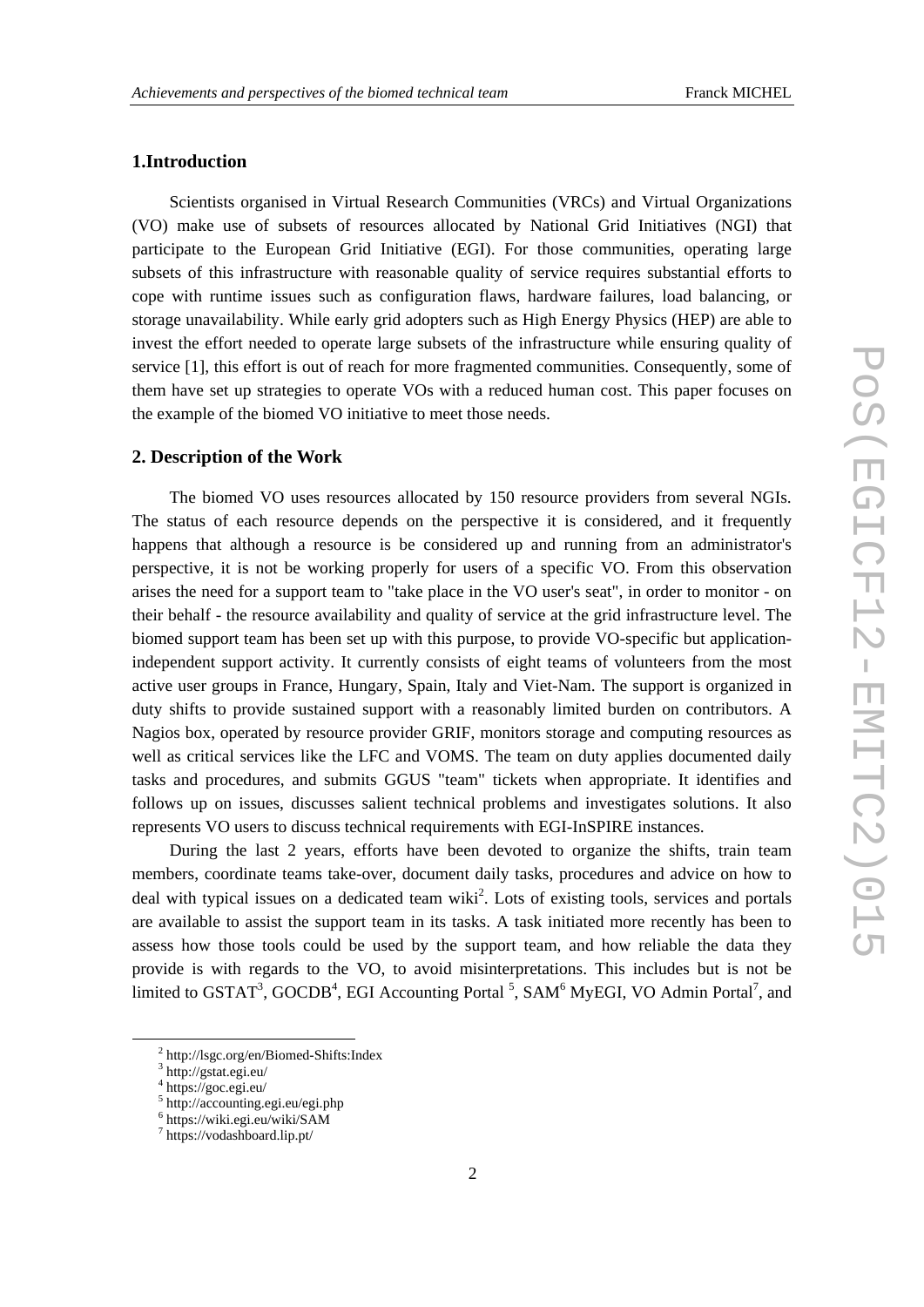Operations Portal<sup>8</sup>. A continuous work is also being done to improve existing procedures, develop new tools, extend the scope of the monitored resources, and figure out new metrics that allow to assess resource quality of service for biomed users. For the time being, the latter regards mainly the SEs which are the most critical elements from the user's perspective.

#### **3. Impact**

Typical life-science applications involve computational workflows consuming/producing large data sets. While a single job failure may be acceptable, a storage resource failure may be a show-stopper, in particular when the middleware does not provide a file replication strategy. Therefore, besides critical services (LFC, VOMS), the initial effort of the support team has specifically focused on Storage Elements (SE). Then, the monitoring has progressively spanned to computing services (CE and WMS). To complement Nagios probes, an on-going development effort consists in defining new ways of identifying and anticipating potential problems. Again, storage resources are the primary focus with attempts to detect erroneous data published in the BDII, detect full SEs and come up with ways to handle them, identify heaviest users, "dark" data (aka. "zombie" files) i.e. files stored on SEs but not registered in any file catalogue, or "ghost" files that have catalogue entries with no corresponding physical replica, etc.).

From March 2010 to December 2011 the VO support team has handled 415 GGUS<sup>9</sup> tickets, that is an average of 5.1 tickets per week. This figure is an indicator of the high operational cost for an international VO. Over the last year the biomed VO consumed 12 millions normalized CPU hours. Usage data history shows that the average ratio of waiting jobs over running jobs is 3.5, that may be the cause for long delays in the jobs queues; a survey has just started to assess CEs reliability by other ways than SAM probes, and figure out possible reasons are currently investigated . During the same period, the used storage space has raised from approximately 1.2 PB to 2 PB, out of 3.6PB.

So far, collected experience has helped identify features that would improve support quality and efficiency, but that evaluated tools do not address. Some features are addressed by the LSGC (redundant VOMS server), while some are being discussed with the User Community Support Team (redundant LFC server, VO Operations Dashboard). The remaining features have been gathered in the specification of the LSGC Dashboard, still to be developed, with features such as the management of VO users life-cycle workflow, support for robot certificates, and VO specific accounting metrics.

A reflection currently questions the impact of the support team daily activity on the way the VO resources perform, and how VO users perception may change as a result of this activity [2]. Various criteria can potentially show a positive or negative effect, like the evolution of resource consumption and reliability, the pace of submitted and received GGUS tickets, or the evolution of user satisfaction. So far however, the hindsight is not sufficient to attest of significant trends, and those criteria do not prove to be meaningful enough yet.

 $\frac{1}{8}$ http://operations-portal.egi.eu/

<sup>9</sup> https://ggus.eu/pages/home.php